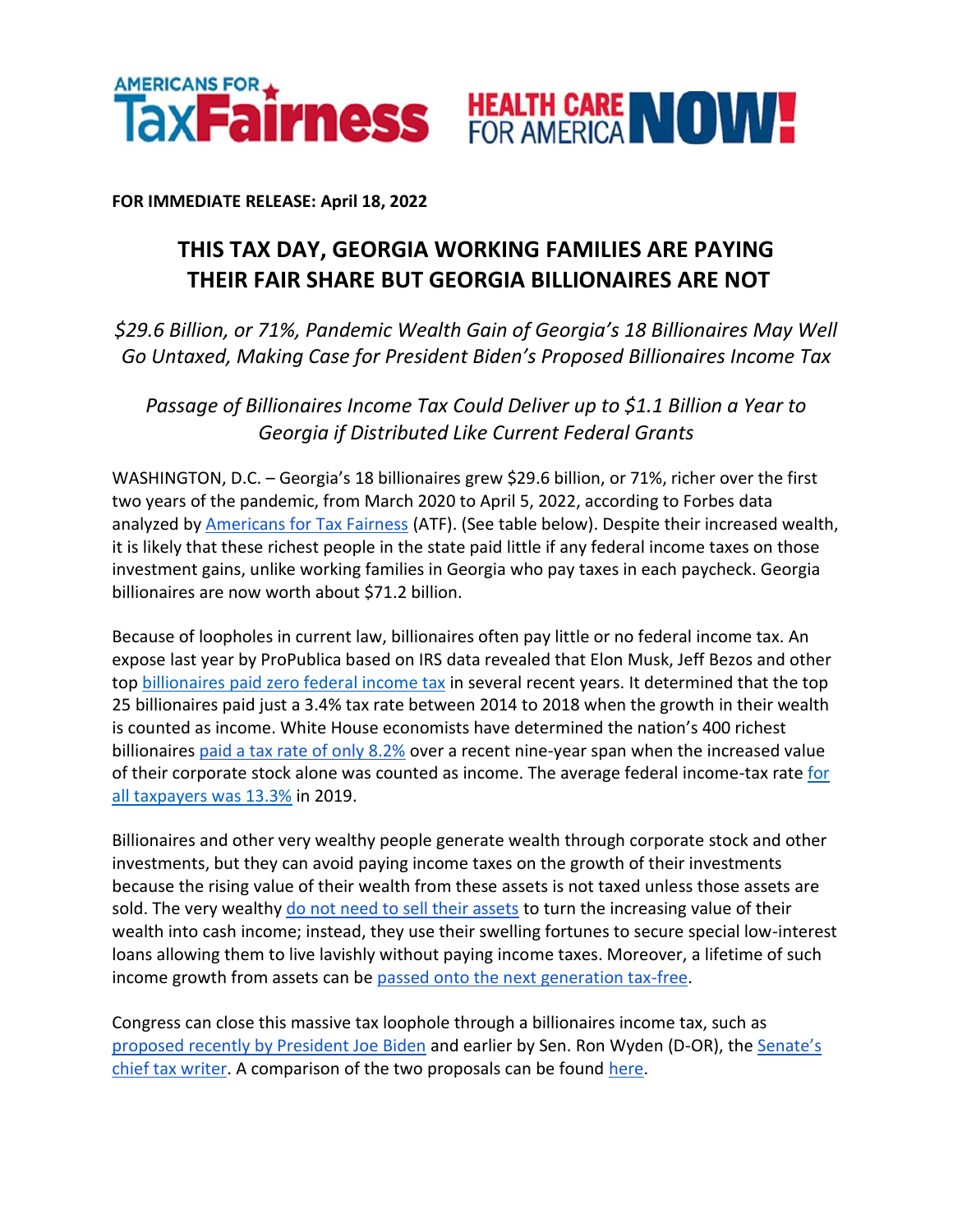| <b>Name</b>              | <b>Net Worth</b><br>Mar. 18, 2020<br>(\$ Millions) | <b>Net Worth</b><br>Apr. 5, 2022<br>(\$ Millions) | 24 Month Wealth<br>Growth<br>(\$ Millions) | 24 Month % Wealth<br>Growth |
|--------------------------|----------------------------------------------------|---------------------------------------------------|--------------------------------------------|-----------------------------|
| <b>GEORGIA</b>           | \$41,600                                           | \$71,247                                          | \$29,647                                   | 71.3%                       |
| <b>Bernard Marcus</b>    | \$4,600                                            | \$8,418                                           | \$3,818                                    | 83.0%                       |
| Jim Kennedy              | \$7,600                                            | \$8,082                                           | \$482                                      | 6.3%                        |
| <b>Arthur Blank</b>      | \$4,600                                            | \$6,907                                           | \$2,307                                    | 50.2%                       |
| John Brown               | \$3,000                                            | \$5,773                                           | \$2,773                                    | 92.4%                       |
| <b>Gary Rollins</b>      | \$3,600                                            | \$5,540                                           | \$1,940                                    | 53.9%                       |
| <b>Ben Chestnut</b>      | \$2,200                                            | \$5,000                                           | \$2,800                                    | 127.3%                      |
| Dan Kurzius              | \$2,200                                            | \$5,000                                           | \$2,800                                    | 127.3%                      |
| <b>Trudy Cathy White</b> | N/A                                                | \$4,890                                           | N/A                                        | N/A                         |
| <b>Bubba Cathy</b>       | \$3,400                                            | \$4,890                                           | \$1,490                                    | 43.8%                       |
| Dan Cathy                | \$3,400                                            | \$4,890                                           | \$1,490                                    | 43.8%                       |
| <b>Ted Turner</b>        | \$2,100                                            | \$2,297                                           | \$197                                      | 9.4%                        |
| Joe Rogers Jr            | N/A                                                | \$2,000                                           | N/A                                        | N/A                         |
| David Zalik              | \$1,400                                            | \$1,927                                           | \$527                                      | 37.7%                       |
| Tope Awotona             | N/A                                                | \$1,350                                           | N/A                                        | N/A                         |
| Sara Blakely             | N/A                                                | \$1,125                                           | N/A                                        | N/A                         |
| Ronald Clarke            | N/A                                                | \$1,106                                           | N/A                                        | N/A                         |
| Jeff Sprecher            | N/A                                                | \$1,050                                           | N/A                                        | N/A                         |
| <b>Tyler Perry</b>       | N/A                                                | \$1,001                                           | N/A                                        | N/A                         |
| Randall Rollins*         | \$3,500                                            | N/A                                               | N/A                                        | N/A                         |

**Source:** Forbes data from March 18, 2020, and April 5, 2022, analyzed by Americans for Tax Fairness and available [here.](https://docs.google.com/spreadsheets/d/1MksOhwmIojtZihAmPcfcYeaGoG3FOFZmiKUza1dIRD4/edit?usp=sharing)

Both proposals would tax investment gains of the superrich more like the wages of workers are taxed now. Requiring billionaires to pay a fairer share on the growth in value of their assets would make the tax system more equitable and generate revenue that would greatly benefit the economy and increase services and opportunities for millions of Americans.

The public overwhelmingly favors a billionaires income tax: 64% of respondents in a recen[t](https://docs.google.com/document/d/1AhWvucOLV2qY6izLkZvHpPig6DDmdFaCbmeM-5E65Xw/edit) [national poll](https://docs.google.com/document/d/1AhWvucOLV2qY6izLkZvHpPig6DDmdFaCbmeM-5E65Xw/edit) supported Senator Wyden's plan. (President Biden's plan was not tested in this poll.)

The billionaires income tax proposed by President Biden would [raise about \\$361 billion](https://americansfortaxfairness.org/issue/comparison-biden-wyden-billionaires-income-tax-proposals-short/) over 10 years and the version proposed by Sen. Wyden would raise \$557 billion over 10 years. Nationally, it could do a great deal to hel[p](https://americansfortaxfairness.org/issue/6-ways-spend-revenue-billionaires-income-tax/) [lower costs for working families](https://americansfortaxfairness.org/issue/6-ways-spend-revenue-billionaires-income-tax/) by funding access to affordable healthcare and lower housing costs, ensuring the expanded Child Tax Credit benefits that recently expired could be extended for another four years, significantly lower the cost of childcare for working families and more.

**If that revenue was distributed to the states based on historical levels of federal grants to state budgets, Georgia [could gain](https://docs.google.com/spreadsheets/d/1uMGQ0_Ow8ssIrktfYIvIQZwB44zOHf82ILpvh5kzWUI/edit?usp=sharing) about \$700 million or \$1.1 billion a year for 10 years, respectively, from the Biden and Wyden billionaires tax plans.** This is based on budget data from the National Association of State Budget Officers. Between 2019 and 2021, federal grant funds made up an average of about 28% of Georgia's state budget.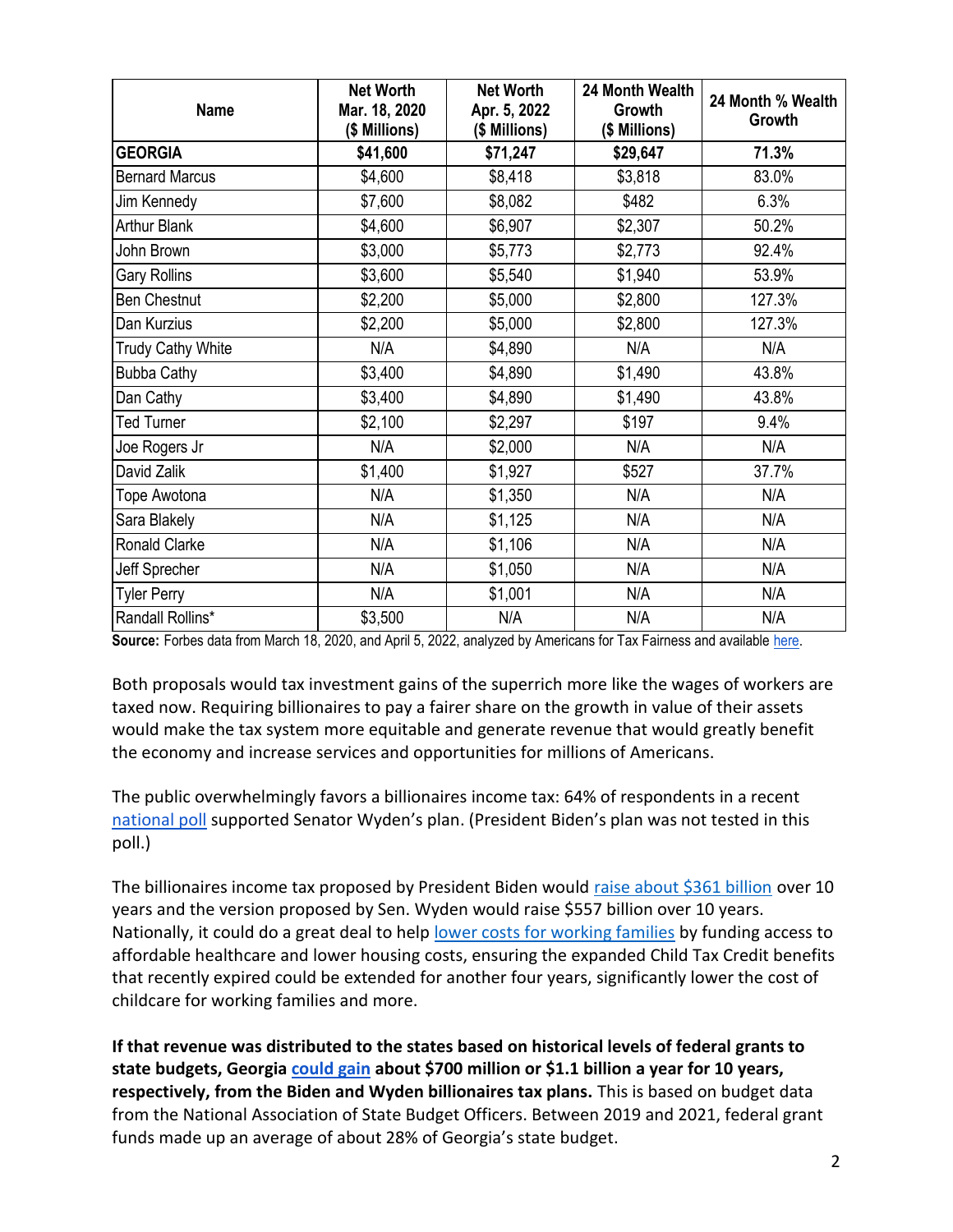Federal grant funds to states [pay for numerous programs and services:](https://www.cbpp.org/research/state-budget-and-tax/federal-aid-to-state-and-local-governments) healthcare (Medicaid and CHIP), childcare, food and nutrition (SNAP, WIC), education (Head Start, Title I and IDEA), housing, transportation (highways, airports, and mass transit), public safety and much more. These funds represent nearly one-third of state budgets on average and nearly one-quarter of state and local budgets combined. Additional funds generated by a billionaires income tax could be used to lower costs to the state's working families for vital services like healthcare, childcare and housing.

The potential of \$700 million or \$1.1 billion a year in federal grant[s](https://docs.google.com/spreadsheets/d/1uMGQ0_Ow8ssIrktfYIvIQZwB44zOHf82ILpvh5kzWUI/edit?usp=sharing) [would add about](https://docs.google.com/spreadsheets/d/1uMGQ0_Ow8ssIrktfYIvIQZwB44zOHf82ILpvh5kzWUI/edit?usp=sharing) 1.2% or 1.9% to the state's budget, respectively, based on an average of the state's budgets between 2019 and 2021.

"The failure to tax increases in billionaire wealth from skyrocketing corporate stock and other investments is the worst loophole in our loophole-ridden tax code. Workers pay tax on their income all year, every year. Simple justice demands that billionaires do the same," said **Frank Clemente, executive director of Americans for Tax Fairness**. "Congress should close this loophole in the legislation members are now negotiating to help families cope with rising prices and make major investments in clean energy, all paid for by more fairly taxing the rich and corporations."

Over the two years since the national COVID emergency was announced in March 2020, the wealth of America's billionaires has climbed by \$2 trillion, or 70%, to a total of **\$5 trillion, as of April 5**. The total number of billionaires has increased from **614 to 741**. [\[See national table\]](https://docs.google.com/spreadsheets/d/1MksOhwmIojtZihAmPcfcYeaGoG3FOFZmiKUza1dIRD4/edit?usp=sharing) Among the notable increases in wealth:

- **Elon Musk:** The driving force behind Tesla and SpaceX saw his wealth skyrocket by over 11-fold, or \$266 billion, to settle at \$290 billion.
- **Jeff Bezos:** The man who started Amazon is now worth nearly \$190 billion, after an \$77 billion leap in wealth during the pandemic.
- **Larry Page and Sergei Brin:** The Google co-founders saw their wealth climb more than 133% -- and are now worth \$119 billion and \$114 billion, respectively.

This billionaires' bonanza has played out against the pandemic pall: 2,430,374 Georgia residents have contracted COVID-19 and 35,636 have died from it. Many small businesses have closed, daily life has been disrupted and the cost of everything from housing to gas has consumed a greater share of household incomes. Although prompt and ample federal action prevented much worse economic consequences from COVID and helped to speed recovery, businesses and families will once again face perils as many of these interventions expire shortly.

Millions of families, for instance, could face steep increases in healthcare premiums or loss of [insurance coverage](https://www.nytimes.com/2022/04/04/opinion/covid-medicaid-loss.html) in the second half of this year as pandemic responses fall away:

● **Medicaid Coverage:** Early in the pandemic, as millions of Americans lost jobs and healthcare coverage, Congress passed the bipartisan Families First Coronavirus Response Act that covered many more people. The federal government increased matching funds to states and ensured that Medicaid enrollees would be continuously covered through the duration of the public health emergency. Once the public health emergency expires—which it is expected to do this year—as many a[s](https://www.urban.org/sites/default/files/2022-03/what-will-happen-to-medicaid-enrollees-health-coverage-after-the-public-health-emergency_1_1.pdf) [13 million people](https://www.urban.org/sites/default/files/2022-03/what-will-happen-to-medicaid-enrollees-health-coverage-after-the-public-health-emergency_1_1.pdf)